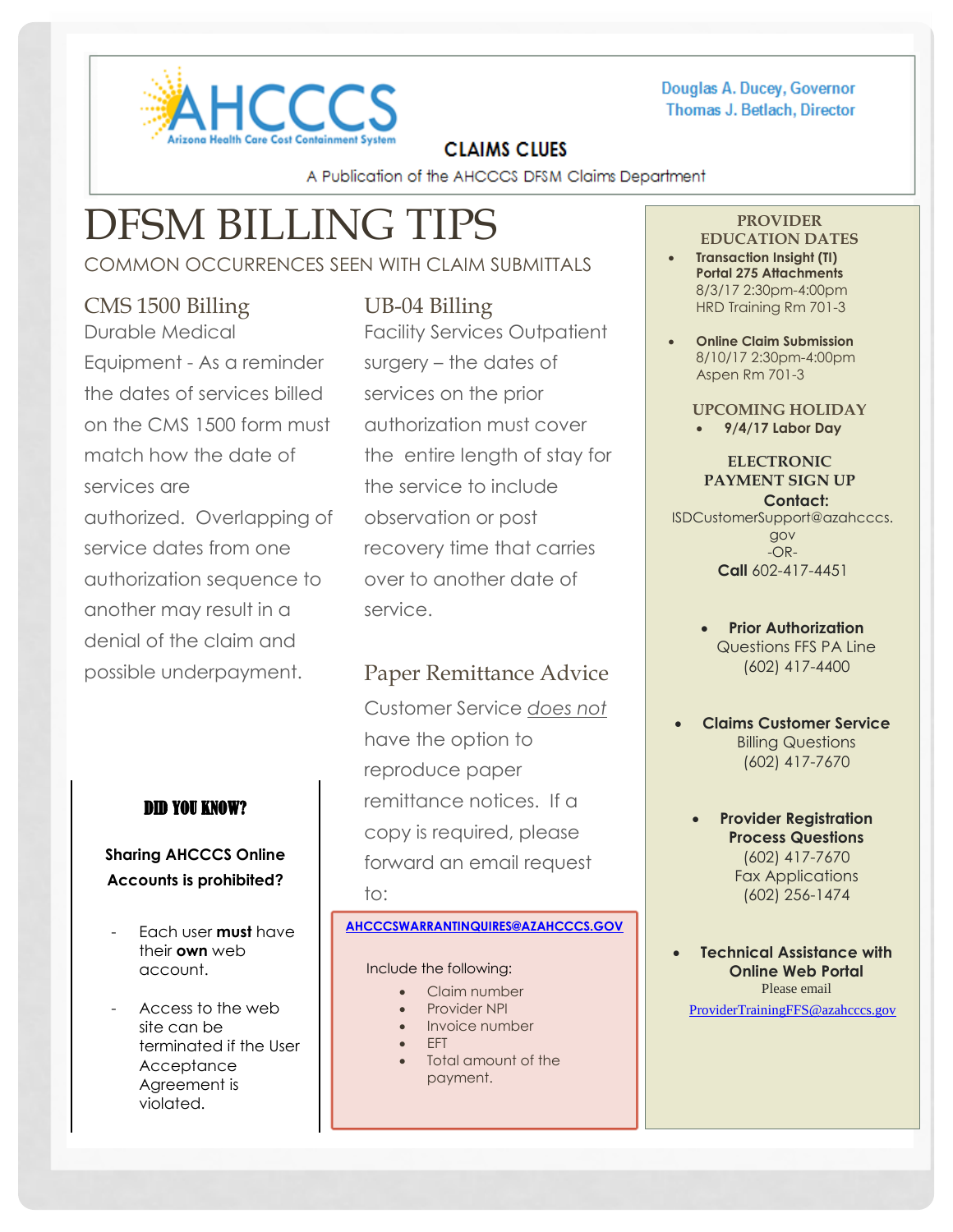#### **ONLINE PRIOR AUTHORIZATION SUBMISSION – NEW DOCUMENT ATTACHMENT FEATURE**

- Use of the AHCCCS Online Provider Web Portal is the preferred method of authorization submission for both Medical and Transportation authorization requests. Online submission allows PA staff to process authorization requests more efficiently.
- With AHCCCS Online authorization submissions, Providers are now able to use the attachment feature to upload supporting documents directly with their authorization requests.
- Providers who require training on submission of authorization requests using the AHCCCS Web Portal can request training through [ProviderTrainingFFS@azahcccs.gov](mailto:ProviderTrainingFFS@azahcccs.gov)

# **Prior Authorization Reminders:**

#### **No Authorization for Dialysis Related Services**

- Prior authorization (PA) is not required for monthly dialysis supervision or dialysis services provided to AHCCCS Fee-For-Service recipients.
- For Federal Emergency Services Program (FESP) recipients who require dialysis services at least three times per week, providers must follow the Extended Services enrollment process when beginning dialysis services.

Please view the following link to chapter 1100 of the AHCCCS Medical Policy Manual for more information on Extended Services enrollment requirements:

<https://www.azahcccs.gov/shared/Downloads/MedicalPolicyManual/Chap1100.pdf>



**Prior Authorization Line**

NOTE! Entry of phone authorization requests will be limited by FFS PA staff to services related to facility discharges or interfacility transfers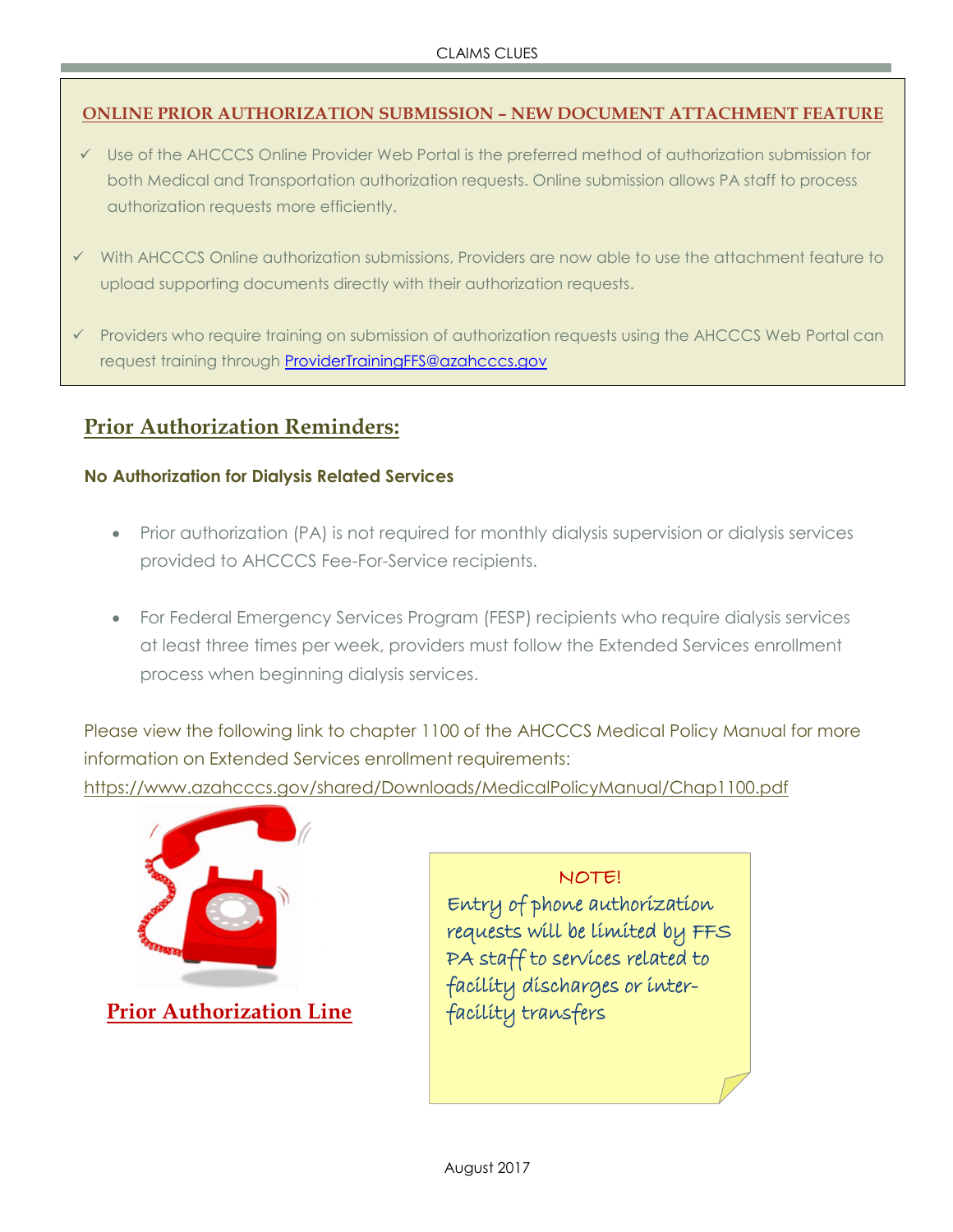CLAIMS CLUES

# **Remember**

All other requests,\* including NEMT requests, should be entered using the online Web Portal. For additional information regarding Prior Authorization Submission, please refer to:

#### *PA: How to Request, Obtain and Verify Status*

<https://www.azahcccs.gov/Resources/Downloads/DFMSTraining/2017/PriorAuthPresentation.pdf>

*Web Portal* <https://azweb.statemedicaid.us/Account/Login.aspx?ReturnUrl=%2f>

#### **\*Exception\*:**

Level 1 behavioral health facilities must fax authorization requests to the FFS TRBHA PA Line using the FFS Prior Authorization Request form. The online PA submission process is not available for Tribal Regional Behavioral Health Authority (TRBHA) member inpatient admissions to Level 1 facilities at this time. A completed FFS Form must accompany all Level 1 facility supporting documents *as the cover sheet*. FFS forms can be found at: <https://www.azahcccs.gov/PlansProviders/RatesAndBilling/FFS/priorauthorizationforms.html> .

# **Assistance**

FFS PA staff is available to assist providers rendering services to FFS plan members.

*Note: Prior to calling the FFS PA line for assistance, please* 

*verify member eligibility and health plan enrollment via the following* 

*link:<https://azweb.statemedicaid.us/Account/Login.aspx?ReturnUrl=%2f>*

For assistance with authorizations for *non*-FFS AHCCCS members, please use the following link to view medical and behavioral health plan contact information:

<https://azweb.statemedicaid.us/HealthPlanLinksNet/HPLinks.aspx>

# Did you know?

AHCCCS now covers **Transcranial Magnetic Stimulation (TMS)**. TMS requires authorization. Providers rendering this service to AHCCCS FFS plan members should submit their authorization request with documentation establishing medical necessity to the FFS PA area for review and coverage determination.



PROVIDERS MAY ALSO CALL **602-417-7000** OR **800- 331-5090** TO VERIFY MEMBER ELIGIBILITY/PLAN

ENROLLMENT MEMBER CALLS SHOULD BE DIRECTED TO THE DEPARTMENT OF MEMBER SERVICES AT: **602-417-4000** OR **800-654- 8713.**

August 2017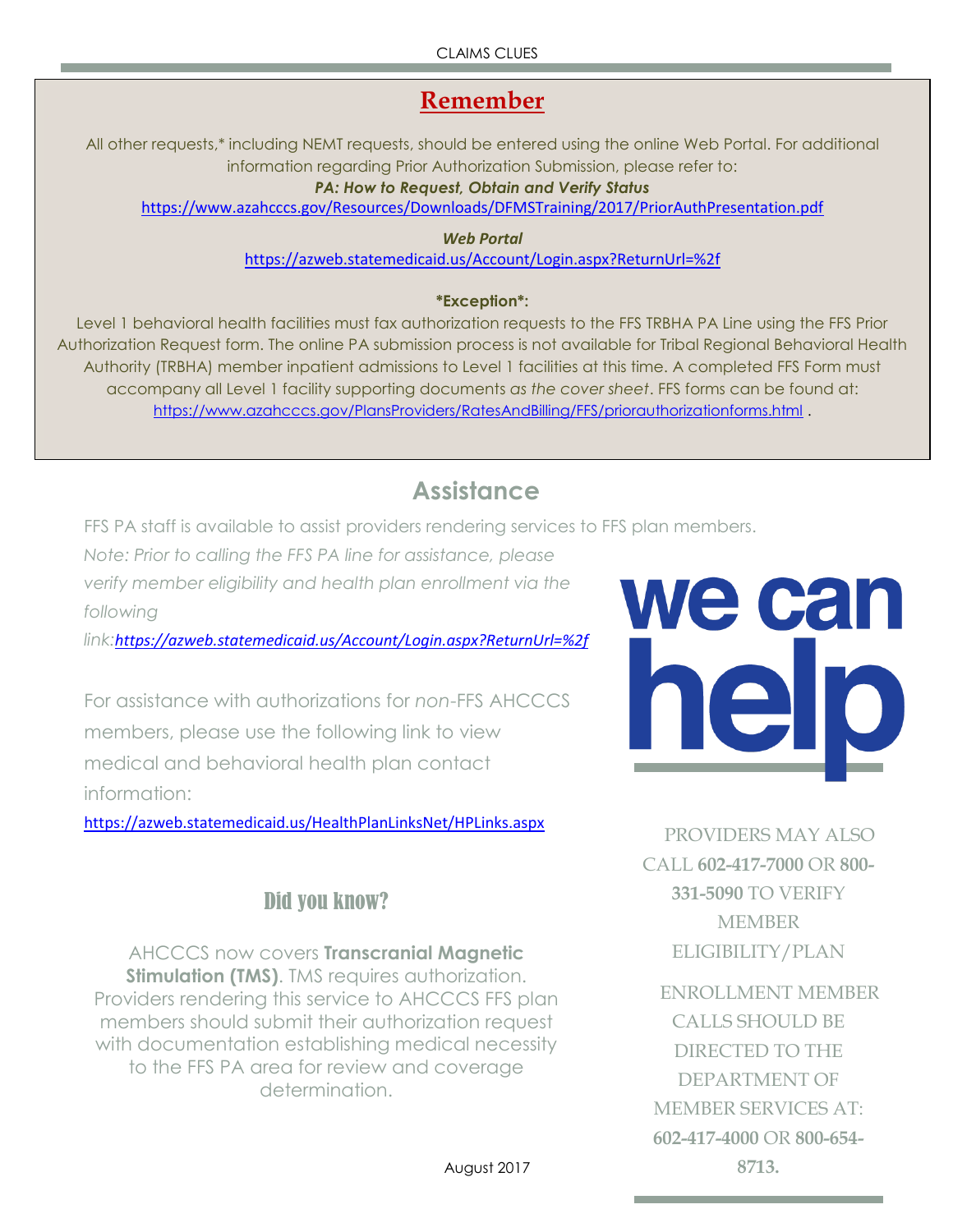# *PLACE OF SERVICE (POS)*

Under Provision 13 from the AHCCCS Covered Behavioral Health Services Guide, a single provider **cannot bill** for any other covered service while providing transportation to client(s).

It is important that all 15 provisions are used in conjunction when determining if a service is valid for reimbursement.

Please refer to AHCCCS Covered Behavioral Health Services Guide for further information. Link: *[https://www.azahcccs.gov/PlansProviders/Downloads/GM/CoveredServiceGuide/covered-bhs](https://www.azahcccs.gov/PlansProviders/Downloads/GM/CoveredServiceGuide/covered-bhs-guide.pdf)[guide.pdf](https://www.azahcccs.gov/PlansProviders/Downloads/GM/CoveredServiceGuide/covered-bhs-guide.pdf) Also refer to CMS for a list of acceptable POS codes.* 

*[https://www.cms.gov/Medicare/Coding/place-of-service-codes/Place\\_of\\_Service\\_Code\\_Set.html](https://www.cms.gov/Medicare/Coding/place-of-service-codes/Place_of_Service_Code_Set.html)*



# *NAME THAT POLICY!*

*AHCCCS covers health risk assessment and screening tests provided by a physician, primary care provider or other licensed practitioner within the scope of his/her practice under State law for all members. These services include appropriate clinical heath risk assessments and screening tests, immunizations, and health education, as appropriate for age, history and current health status.*

Physical examinations (as of 10/01/13, includes well visits and well exams), periodic health examinations or assessments, diagnostic work ups or health protection packages designed to: provide early detection of disease; detect the presence of injury or disease; establish a treatment plan; evaluate the results or progress of a treatment plan or the disease; or to establish the presence and characteristics of a physical disability which may be the result of disease or injury.

*AMPM Policy: 310-H Health Risk Assessment and Screening Tests* For more information on the policy, please click on the link below: <https://www.azahcccs.gov/shared/Downloads/MedicalPolicyManual/310H.pdf>